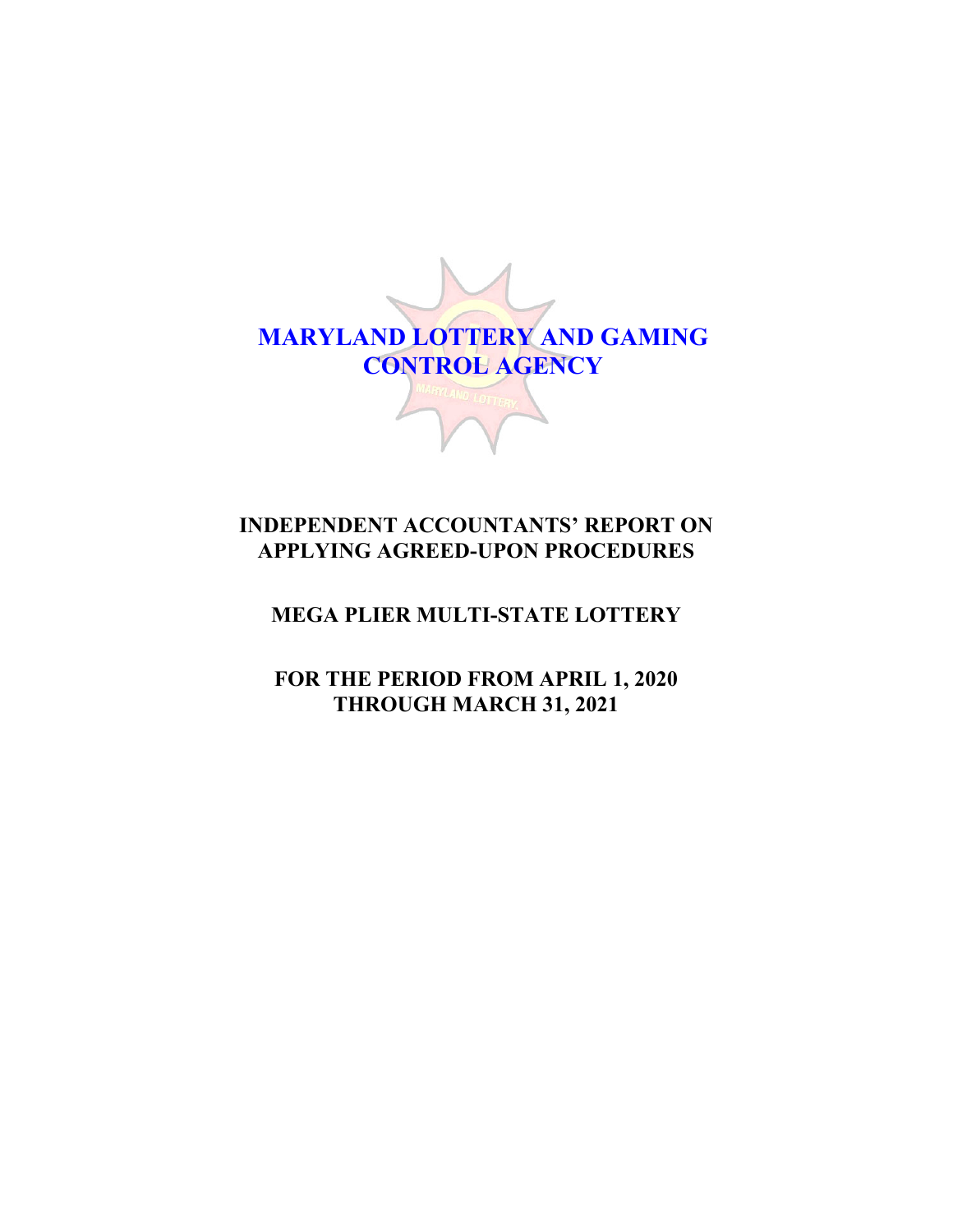

### **INDEPENDENT ACCOUNTANTS' REPORT ON APPLYING AGREED-UPON PROCEDURES**

Maryland Lottery and Gaming Control Agency:

We have performed the procedures enumerated below, which were agreed to by the Maryland Lottery and Gaming Control Agency ("MLGCA" and the "Responsible Party") and the other member lotteries in the states of Georgia, Illinois, Massachusetts, Michigan, New Jersey, Ohio, Virginia, and Washington (referred to as the "Member Lotteries" and together with MLGCA the "Specified Parties") who operate the Mega Plier game, solely to assist the MLGCA and the Member Lotteries with respect to the evaluation of the following financial information associated with the Mega Plier game: the MLGCA's sales and prize expense for the period from April 1, 2020 through March 31, 2021. The MLGCA's management is responsible for the financial information associated with the Mega Plier game. MLGCA has agreed to and acknowledged that the procedures performed are appropriate to meet the intended purpose of evaluating the sales and prize expense of the Mega Plier game. This report may not be suitable for any other purpose. The procedures performed may not address all the items of interest to a user of this report and may not meet the needs of all users of this report and, as such, users are responsible for determining whether the procedures performed are appropriate for their purposes.

The procedures and associated findings are as follows:

- a) We obtained from the MLGCA the "Draw Activity" and the "Fixed Prize Analysis" for the period from April 1, 2020 to March 31, 2021 (attached as Exhibit I and II, respectively). We verified the mathematical accuracy of the schedules, noting no discrepancies.
- b) We randomly selected the following five (5) drawings from the period April 1, 2020 to March 31, 2021 for testing and performed procedures "c", "d", and "e" below:

 June 19, 2020 September 8, 2020 November 27, 2020 February 2, 2021 March 30, 2021

- c) For each drawing selected in step "b" above, we compared the total amount of sales as shown on the daily sales report produced by the MLGCA's gaming system and the total amount of sales shown on the related daily sales report produced by Internal Control System (ICS), with the balance listed in the "Sales" column for the respective draw date on the "Draw Activity" report attached as Exhibit I and found them to be in agreement.
- d) We calculated the total dollar amount of the fixed prizes for the draw dates selected in step "b" above, based on the total number of winners from the MLGCA's gaming system for each prize level and the prize structure of Mega Plier fixed prizes (as defined in the Official Game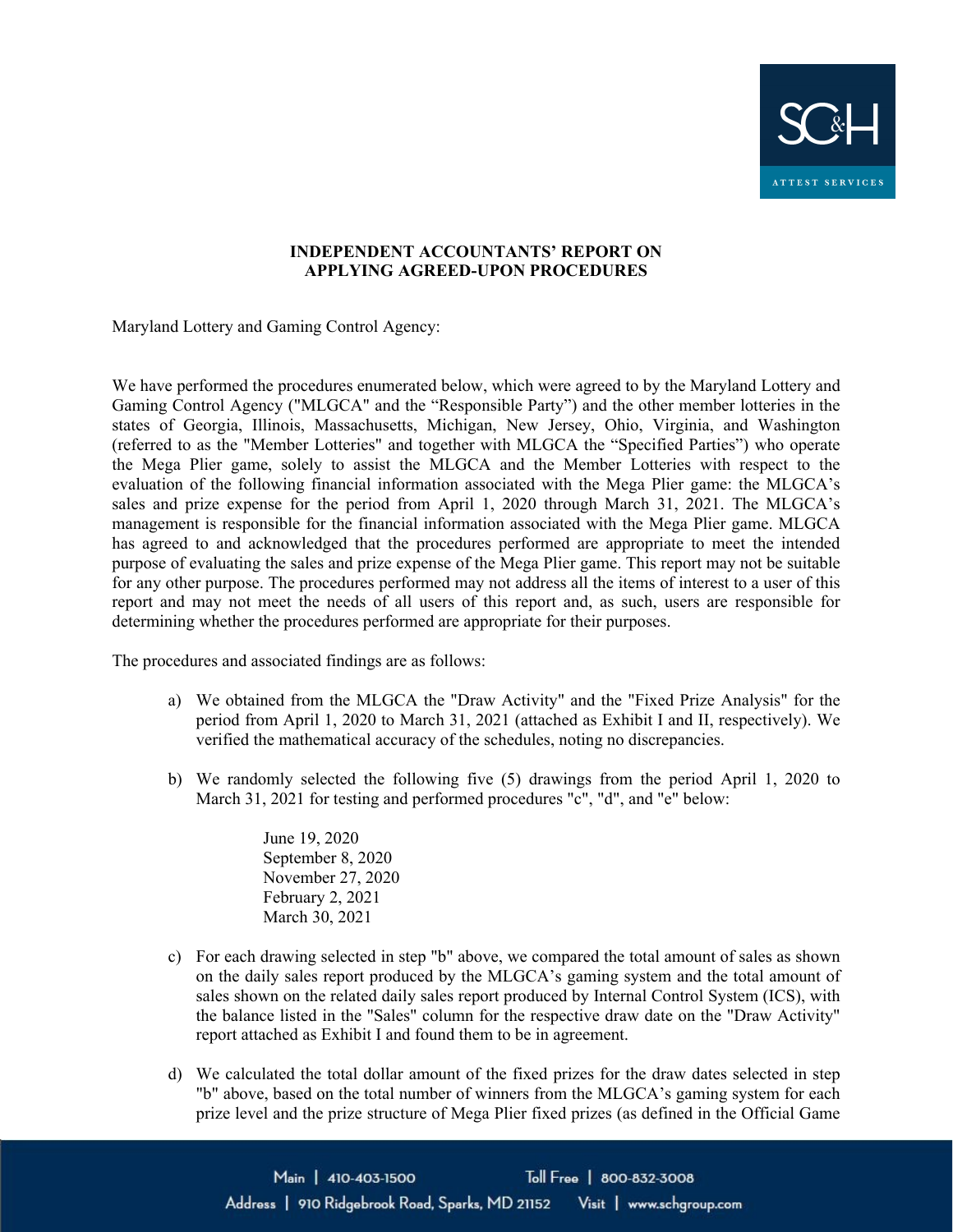Rules). We compared the calculated expense with the amount listed in the "Actual Fixed Prizes" column for the respective draw date on the "Draw Activity" report attached as Exhibit I and found them to be in agreement.

- e) For each drawing selected in step "b" above, we compared the amount of sales, actual fixed prizes and share of fixed prizes shown on the "Draw Activity" report attached as Exhibit I to the amounts shown on the applicable Mega Plier Prize Settlement Report and found them to be in agreement.
- f) We compared the amounts shown as the total of the actual fixed prizes and the total of the share of fixed prizes on the "Draw Activity" report attached as Exhibit I to the applicable amounts shown on the "Fixed Prize Analysis" report attached as Exhibit II and found them to be in agreement.
- g) For each drawing selected in step "b" above, there were no Prize Tier (2) Two prizes won in the MLGCA, and, therefore, no procedures were performed.
- h) We compared the total of the period transfers from the MLGCA to the Virginia Lottery for settlement of the fixed prize liability as shown in the MLGCA's cash disbursement subsidiary records to the amount listed in the "Qrtrly/Yrly Settlements Transfer In (Out)" column on the "Fixed Prize Analysis" report attached as Exhibit II and found them to be in agreement.
- i) We compared the balance listed as the MLGCA's receivable (payable) as of March 31, 2021 for the fixed prizes as shown on the "Fixed Prize Analysis" report attached as Exhibit II to the MLGCA's financial accounting records and to the Mega Plier Prize Settlement Report as of March 31, 2021 and found them to be in agreement.

We were engaged by the MLGCA to perform this agreed-upon procedures engagement and conducted our engagement in accordance with attestation standards established by the American Institute of Certified Public Accountants. We were not engaged to and did not conduct an examination or review engagement, the objective of which would be the expression of an opinion or conclusion, respectively, on the accounting records. Accordingly, we do not express such an opinion or conclusion. Had we performed additional procedures, other matters might have come to our attention that would have been reported to you.

We are required to be independent of the MLGCA and to meet our other ethical responsibilities, in accordance with the relevant ethical requirements related to our agreed-upon procedures engagement.

This report is intended solely for the information and use of the MLGCA and Member Lotteries and is not intended to be and should not be used by anyone other than those specified parties.

SC+H Attest Services, P.C.

December 29, 2021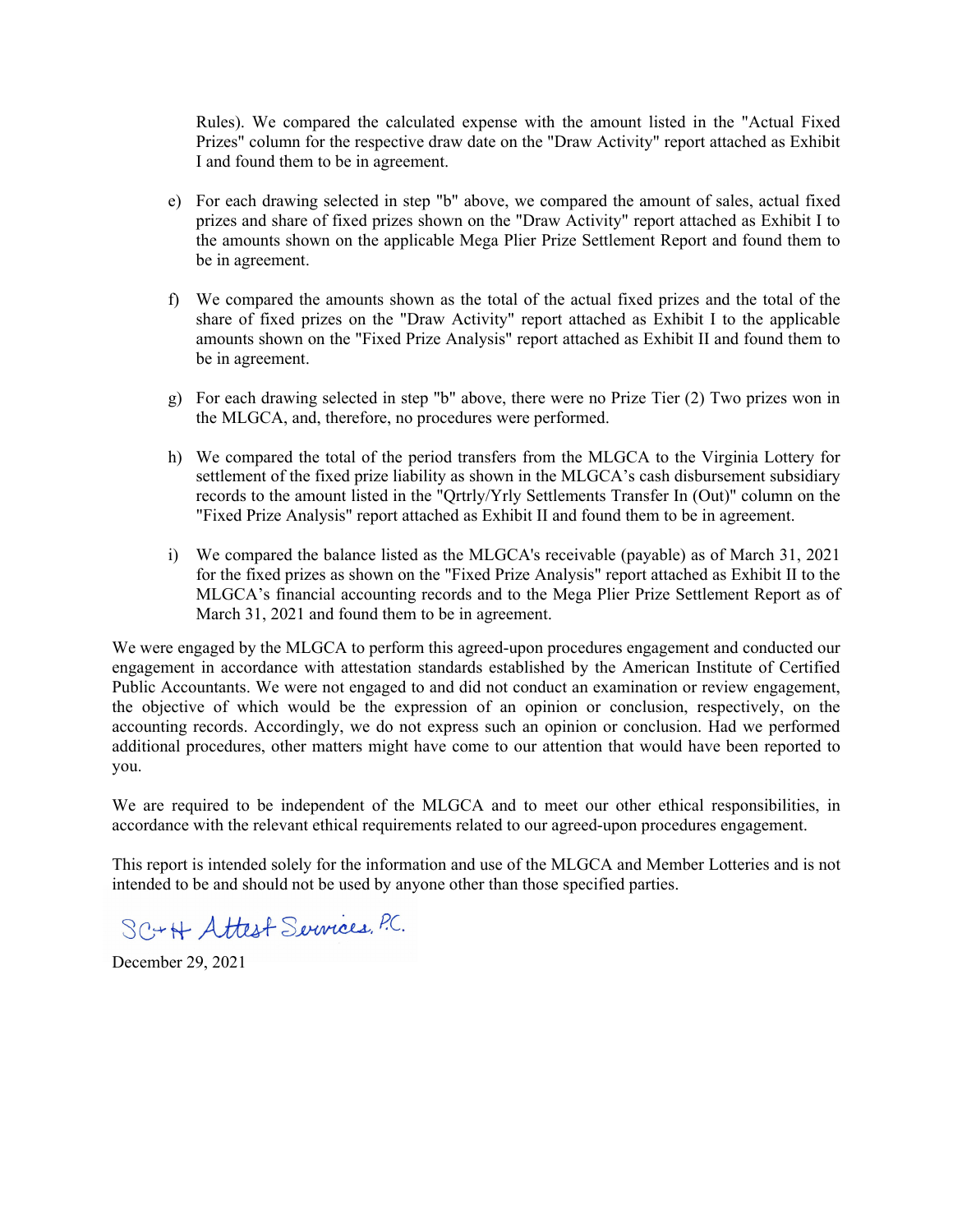#### **MEGA PLIER MULTI-STATE LOTTERY MARYLAND LOTTERY AND GAMING CONTROL AGENCY DRAW ACTIVITY FOR THE PERIOD FROM APRIL 1, 2020 TO MARCH 31, 2021**

| <b>Draw</b><br><b>Dates</b> | <b>Sales</b> |        | Actual<br>Fixed<br><b>Prizes</b> |           | Share of<br>Fixed<br><b>Prizes</b> |         | Jackpot<br>(Purchased<br>by MD) |  | Cash<br><b>Options</b> |  |
|-----------------------------|--------------|--------|----------------------------------|-----------|------------------------------------|---------|---------------------------------|--|------------------------|--|
| 4/3/2020                    | \$           | 35,467 | \$                               | 13,308    | \$                                 | 16,499  | \$                              |  | \$                     |  |
| 4/7/2020                    |              | 33,598 |                                  | 4,844     |                                    | 4,285   |                                 |  |                        |  |
| 4/10/2020                   |              | 38,154 |                                  | 6,730     |                                    | 7,005   |                                 |  |                        |  |
| 4/14/2020                   |              | 38,833 |                                  | 51,522    |                                    | 23,144  |                                 |  |                        |  |
| 4/17/2020                   |              | 44,339 |                                  | 3,022,530 |                                    | 253,109 |                                 |  |                        |  |
| 4/21/2020                   |              | 43,097 |                                  | 4,840     |                                    | 82,104  |                                 |  |                        |  |
| 4/24/2020                   |              | 46,868 |                                  | 7,092     |                                    | 7,898   |                                 |  |                        |  |
| 4/28/2020                   |              | 46,092 |                                  | 32,232    |                                    | 15,835  |                                 |  |                        |  |
| 5/1/2020                    |              | 54,862 |                                  | 8,130     |                                    | 8,607   |                                 |  |                        |  |
| 5/5/2020                    |              | 54,072 |                                  | 10,274    |                                    | 10,285  |                                 |  |                        |  |
| 5/8/2020                    |              | 57,016 |                                  | 8,384     |                                    | 8,798   |                                 |  |                        |  |
| 5/12/2020                   |              | 56,545 |                                  | 39,544    |                                    | 39,410  |                                 |  |                        |  |
| 5/15/2020                   |              | 59,088 |                                  | 36,136    |                                    | 20,912  |                                 |  |                        |  |
| 5/19/2020                   |              | 60,662 |                                  | 10,634    |                                    | 12,337  |                                 |  |                        |  |
| 5/22/2020                   |              | 65,042 |                                  | 32,508    |                                    | 35,367  |                                 |  |                        |  |
| 5/26/2020                   |              | 65,513 |                                  | 20,880    |                                    | 20,377  |                                 |  |                        |  |
| 5/29/2020                   |              | 73,113 |                                  | 11,534    |                                    | 83,495  |                                 |  |                        |  |
| 6/2/2020                    |              | 76,513 |                                  | 32,824    |                                    | 31,675  |                                 |  |                        |  |
| 6/5/2020                    |              | 79,765 |                                  | 23,612    |                                    | 22,544  |                                 |  |                        |  |
| 6/9/2020                    |              | 92,478 |                                  | 23,460    |                                    | 25,464  |                                 |  |                        |  |
| 6/12/2020                   |              | 41,508 |                                  | 13,344    |                                    | 13,457  |                                 |  |                        |  |
| 6/16/2020                   |              | 40,008 |                                  | 11,960    |                                    | 14,894  |                                 |  |                        |  |
| 6/19/2020                   |              | 41,686 |                                  | 7,166     |                                    | 7,873   |                                 |  |                        |  |
| 6/23/2020                   |              | 39,788 |                                  | 13,672    |                                    | 13,862  |                                 |  |                        |  |
| 6/26/2020                   |              | 43,504 |                                  | 7,992     |                                    | 86,946  |                                 |  |                        |  |
| 6/30/2020                   |              | 41,976 |                                  | 7,702     |                                    | 8,455   |                                 |  |                        |  |
| 7/3/2020                    |              | 45,687 |                                  | 7,686     |                                    | 6,169   |                                 |  |                        |  |
| 7/7/2020                    |              | 43,293 |                                  | 11,984    |                                    | 14,826  |                                 |  |                        |  |
| 7/10/2020                   |              | 47,462 |                                  | 29,008    |                                    | 27,273  |                                 |  |                        |  |
| 7/14/2020                   |              | 46,451 |                                  | 54,978    |                                    | 25,326  |                                 |  |                        |  |
| 7/17/2020                   |              | 51,024 |                                  | 14,400    |                                    | 14,628  |                                 |  |                        |  |
| 7/21/2020                   |              | 49,175 |                                  | 15,848    |                                    | 16,921  |                                 |  |                        |  |
| 7/24/2020                   |              | 50,589 |                                  | 17,472    |                                    | 16,034  |                                 |  |                        |  |
| 7/28/2020                   |              | 36,519 |                                  | 17,934    |                                    | 19,504  |                                 |  |                        |  |
| 7/31/2020                   |              | 39,926 |                                  | 4,828     |                                    | 5,345   |                                 |  |                        |  |
| 8/4/2020                    |              | 36,535 |                                  | 8,220     |                                    | 10,271  |                                 |  |                        |  |
| 8/7/2020                    |              | 39,330 |                                  | 6,310     |                                    | 6,095   |                                 |  |                        |  |
| 8/11/2020                   |              | 37,350 |                                  | 19,392    |                                    | 22,623  |                                 |  |                        |  |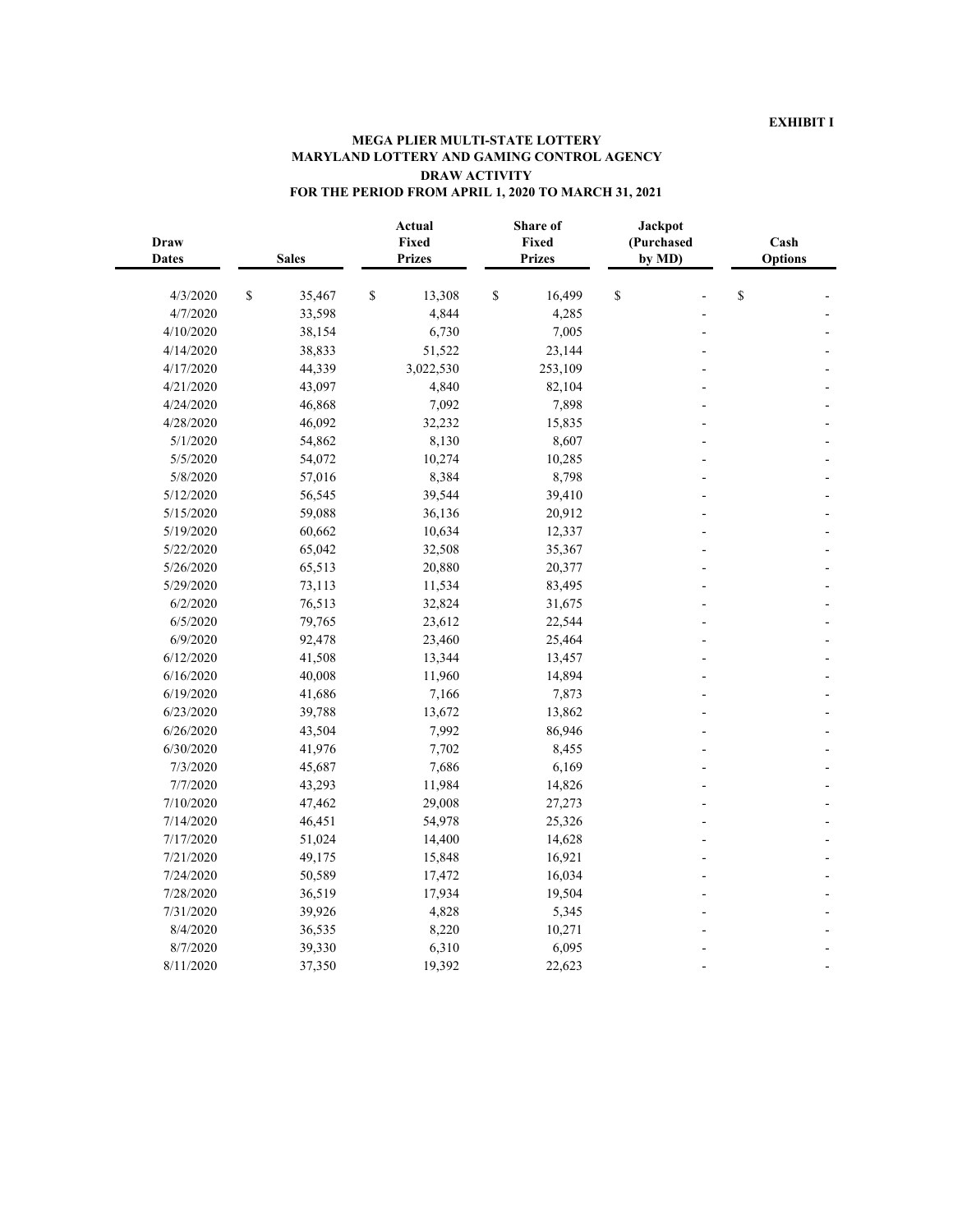#### **MEGA PLIER MULTI-STATE LOTTERY MARYLAND LOTTERY AND GAMING CONTROL AGENCY DRAW ACTIVITY FOR THE PERIOD FROM APRIL 1, 2020 TO MARCH 31, 2021**

| <b>Draw</b><br><b>Dates</b> | <b>Sales</b>                                                          |        | Actual<br>Fixed<br><b>Prizes</b> |        |              | Share of<br>Fixed<br><b>Prizes</b> | <b>Jackpot</b><br>(Purchased<br>by MD) |    | Cash<br><b>Options</b> |  |
|-----------------------------|-----------------------------------------------------------------------|--------|----------------------------------|--------|--------------|------------------------------------|----------------------------------------|----|------------------------|--|
| 8/14/2020                   | $\mathbb{S}% _{t}\left( t\right) \equiv\mathbb{S}_{t}\left( t\right)$ | 39,824 | \$                               | 7,222  | $\mathbb{S}$ | 7,841                              | \$                                     |    | \$                     |  |
| 8/18/2020                   |                                                                       | 39,582 |                                  | 14,676 |              | 20,184                             |                                        |    |                        |  |
| 8/21/2020                   |                                                                       | 43,508 |                                  | 7,292  |              | 85,606                             |                                        | L, |                        |  |
| 8/25/2020                   |                                                                       | 42,839 |                                  | 15,608 |              | 18,208                             |                                        |    |                        |  |
| 8/28/2020                   |                                                                       | 44,680 |                                  | 13,908 |              | 12,970                             |                                        |    |                        |  |
| 9/1/2020                    |                                                                       | 45,765 |                                  | 19,776 |              | 19,920                             |                                        |    |                        |  |
| 9/4/2020                    |                                                                       | 47,739 |                                  | 16,164 |              | 15,671                             |                                        |    |                        |  |
| 9/8/2020                    |                                                                       | 45,011 |                                  | 7,024  |              | 8,022                              |                                        |    |                        |  |
| 9/11/2020                   |                                                                       | 50,212 |                                  | 8,448  |              | 9,075                              |                                        |    |                        |  |
| 9/15/2020                   |                                                                       | 49,916 |                                  | 18,258 |              | 23,350                             |                                        |    |                        |  |
| 9/18/2020                   |                                                                       | 38,391 |                                  | 11,768 |              | 12,160                             |                                        |    |                        |  |
| 9/22/2020                   |                                                                       | 37,885 |                                  | 15,858 |              | 17,129                             |                                        |    |                        |  |
| 9/25/2020                   |                                                                       | 39,896 |                                  | 5,368  |              | 5,224                              |                                        |    |                        |  |
| 9/29/2020                   |                                                                       | 38,548 |                                  | 9,900  |              | 10,587                             |                                        |    |                        |  |
| 10/2/2020                   |                                                                       | 43,101 |                                  | 6,208  |              | 7,185                              |                                        |    |                        |  |
| 10/6/2020                   |                                                                       | 40,626 |                                  | 10,688 |              | 11,479                             |                                        |    |                        |  |
| 10/9/2020                   |                                                                       | 42,440 |                                  | 7,348  |              | 8,605                              |                                        |    |                        |  |
| 10/13/2020                  |                                                                       | 40,090 |                                  | 5,300  |              | 5,437                              |                                        |    |                        |  |
| 10/16/2020                  |                                                                       | 43,498 |                                  | 33,512 |              | 27,230                             |                                        |    |                        |  |
| 10/20/2020                  |                                                                       | 42,761 |                                  | 13,540 |              | 13,161                             |                                        |    |                        |  |
| 10/23/2020                  |                                                                       | 45,007 |                                  | 5,384  |              | 6,287                              |                                        |    |                        |  |
| 10/27/2020                  |                                                                       | 44,171 |                                  | 11,244 |              | 14,133                             |                                        |    |                        |  |
| 10/30/2020                  |                                                                       | 47,946 |                                  | 7,446  |              | 88,896                             |                                        |    |                        |  |
| 11/3/2020                   |                                                                       | 48,177 |                                  | 15,788 |              | 15,205                             |                                        |    |                        |  |
| 11/6/2020                   |                                                                       | 48,275 |                                  | 7,244  |              | 7,294                              |                                        |    |                        |  |
| 11/10/2020                  |                                                                       | 47,139 |                                  | 26,200 |              | 33,472                             |                                        |    |                        |  |
| 11/13/2020                  |                                                                       | 51,332 |                                  | 11,450 |              | 11,972                             |                                        |    |                        |  |
| 11/17/2020                  |                                                                       | 50,557 |                                  | 14,424 |              | 14,004                             |                                        |    |                        |  |
| 11/20/2020                  |                                                                       | 52,788 |                                  | 15,632 |              | 14,799                             |                                        |    |                        |  |
| 11/24/2020                  |                                                                       | 56,501 |                                  | 9,350  |              | 8,495                              |                                        |    |                        |  |
| 11/27/2020                  |                                                                       | 53,636 |                                  | 9,686  |              | 91,018                             |                                        |    |                        |  |
| 12/1/2020                   |                                                                       | 58,735 |                                  | 8,362  |              | 9,434                              |                                        |    |                        |  |
| 12/4/2020                   |                                                                       | 61,731 |                                  | 23,268 |              | 23,166                             |                                        |    |                        |  |
| 12/8/2020                   |                                                                       | 60,887 |                                  | 16,516 |              | 18,374                             |                                        |    |                        |  |
| 12/11/2020                  |                                                                       | 63,254 |                                  | 29,472 |              | 29,539                             |                                        |    |                        |  |
| 12/15/2020                  |                                                                       | 66,291 |                                  | 10,156 |              | 12,810                             |                                        |    |                        |  |
| 12/18/2020                  |                                                                       | 67,996 |                                  | 21,876 |              | 26,171                             |                                        |    |                        |  |
| 12/22/2020                  |                                                                       | 76,137 |                                  | 10,422 |              | 12,381                             |                                        |    |                        |  |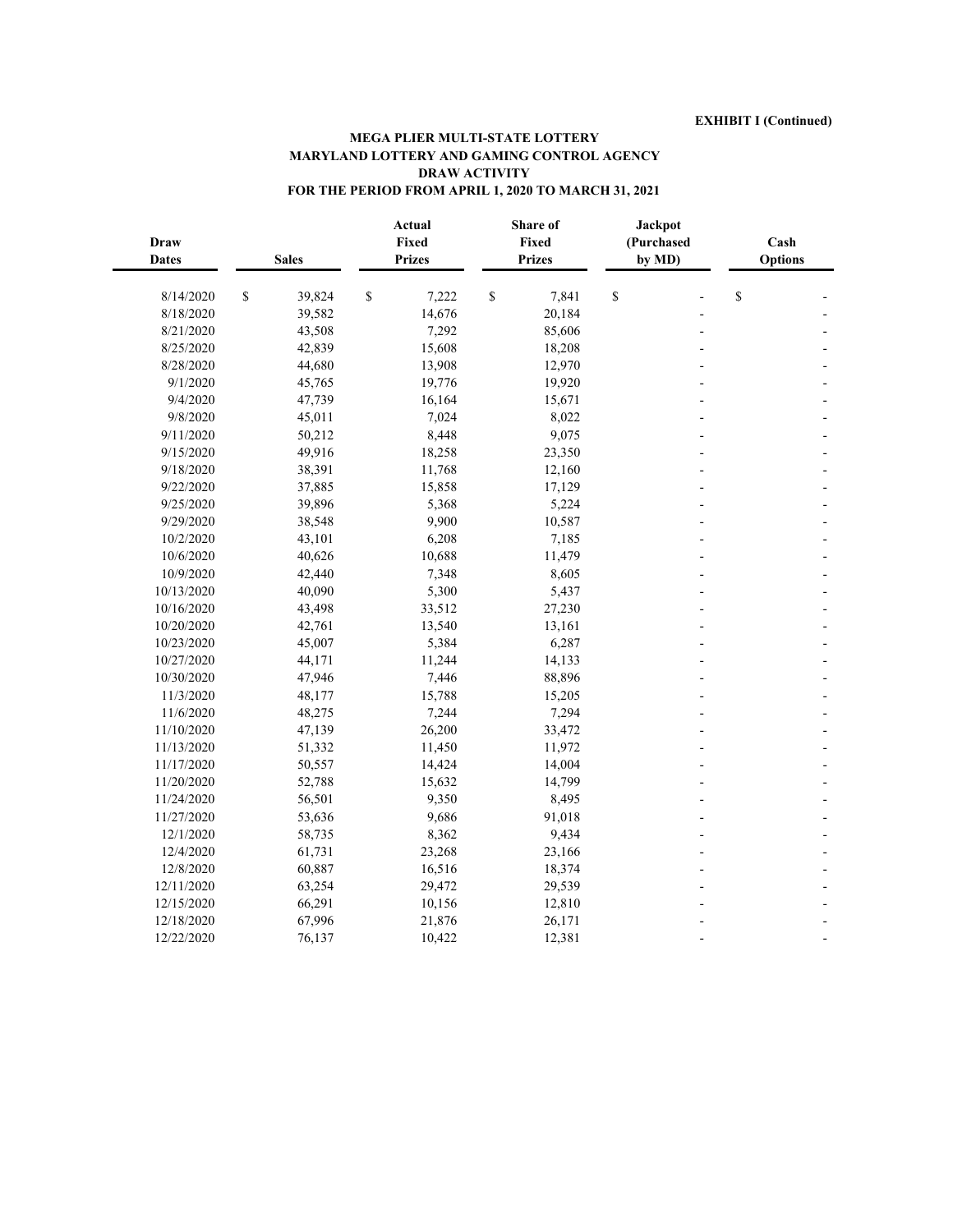### **MEGA PLIER MULTI-STATE LOTTERY MARYLAND LOTTERY AND GAMING CONTROL AGENCY DRAW ACTIVITY FOR THE PERIOD FROM APRIL 1, 2020 TO MARCH 31, 2021**

| <b>Draw</b><br><b>Dates</b> | <b>Sales</b> |           | <b>Actual</b><br>Fixed<br><b>Prizes</b> |           | <b>Share of</b><br>Fixed<br><b>Prizes</b> | <b>Jackpot</b><br>(Purchased<br>by MD) |  | Cash<br><b>Options</b> |  |
|-----------------------------|--------------|-----------|-----------------------------------------|-----------|-------------------------------------------|----------------------------------------|--|------------------------|--|
| 12/25/2020                  | \$           | 74,089    | \$                                      | 10,360    | \$<br>11,550                              | \$                                     |  | \$                     |  |
| 12/29/2020                  |              | 83,572    |                                         | 26,196    | 24,145                                    |                                        |  |                        |  |
| 1/1/2021                    |              | 100,279   |                                         | 109,712   | 73,027                                    |                                        |  |                        |  |
| 1/5/2021                    |              | 123,670   |                                         | 21,224    | 20,536                                    |                                        |  |                        |  |
| 1/8/2021                    |              | 151,855   |                                         | 27,344    | 29,101                                    |                                        |  |                        |  |
| 1/12/2021                   |              | 193,578   |                                         | 35,068    | 36,708                                    |                                        |  |                        |  |
| 1/15/2021                   |              | 231,088   |                                         | 116,898   | 131,183                                   |                                        |  |                        |  |
| 1/19/2021                   |              | 256,865   |                                         | 38,746    | 43,128                                    |                                        |  |                        |  |
| 1/22/2021                   |              | 389,580   |                                         | 58,760    | 118,844                                   |                                        |  |                        |  |
| 1/26/2021                   |              | 57,183    |                                         | 14,880    | 15,378                                    |                                        |  |                        |  |
| 1/29/2021                   |              | 55,876    |                                         | 17,588    | 17,433                                    |                                        |  |                        |  |
| 2/2/2021                    |              | 50,085    |                                         | 7,942     | 8,047                                     |                                        |  |                        |  |
| 2/5/2021                    |              | 57,292    |                                         | 25,596    | 34,913                                    |                                        |  |                        |  |
| 2/9/2021                    |              | 54,775    |                                         | 31,032    | 32,939                                    |                                        |  |                        |  |
| 2/12/2021                   |              | 55,588    |                                         | 20,944    | 24,594                                    |                                        |  |                        |  |
| 2/16/2021                   |              | 53,500    |                                         | 18,804    | 16,731                                    |                                        |  |                        |  |
| 2/19/2021                   |              | 42,765    |                                         | 24,084    | 19,560                                    |                                        |  |                        |  |
| 2/23/2021                   |              | 45,457    |                                         | 22,956    | 27,014                                    |                                        |  |                        |  |
| 2/26/2021                   |              | 48,779    |                                         | 7,530     | 10,188                                    |                                        |  |                        |  |
| 3/2/2021                    |              | 48,334    |                                         | 8,512     | 7,423                                     |                                        |  |                        |  |
| 3/5/2021                    |              | 50,000    |                                         | 8,154     | 9,324                                     |                                        |  |                        |  |
| 3/9/2021                    |              | 49,018    |                                         | 8,326     | 7,773                                     |                                        |  |                        |  |
| 3/12/2021                   |              | 51,491    |                                         | 25,266    | 24,913                                    |                                        |  |                        |  |
| 3/16/2021                   |              | 51,474    |                                         | 7,960     | 9,539                                     |                                        |  |                        |  |
| 3/19/2021                   |              | 56,396    |                                         | 18,980    | 24,348                                    |                                        |  |                        |  |
| 3/23/2021                   |              | 55,636    |                                         | 10,470    | 11,199                                    |                                        |  |                        |  |
| 3/26/2021                   |              | 56,548    |                                         | 17,160    | 17,155                                    |                                        |  |                        |  |
| 3/30/2021                   |              | 60,382    |                                         | 18,004    | 21,310                                    |                                        |  |                        |  |
| <b>Total</b>                | \$           | 6,354,955 | $\mathbb S$                             | 4,931,196 | \$<br>2,664,149                           | $\mathbb{S}$                           |  | \$                     |  |